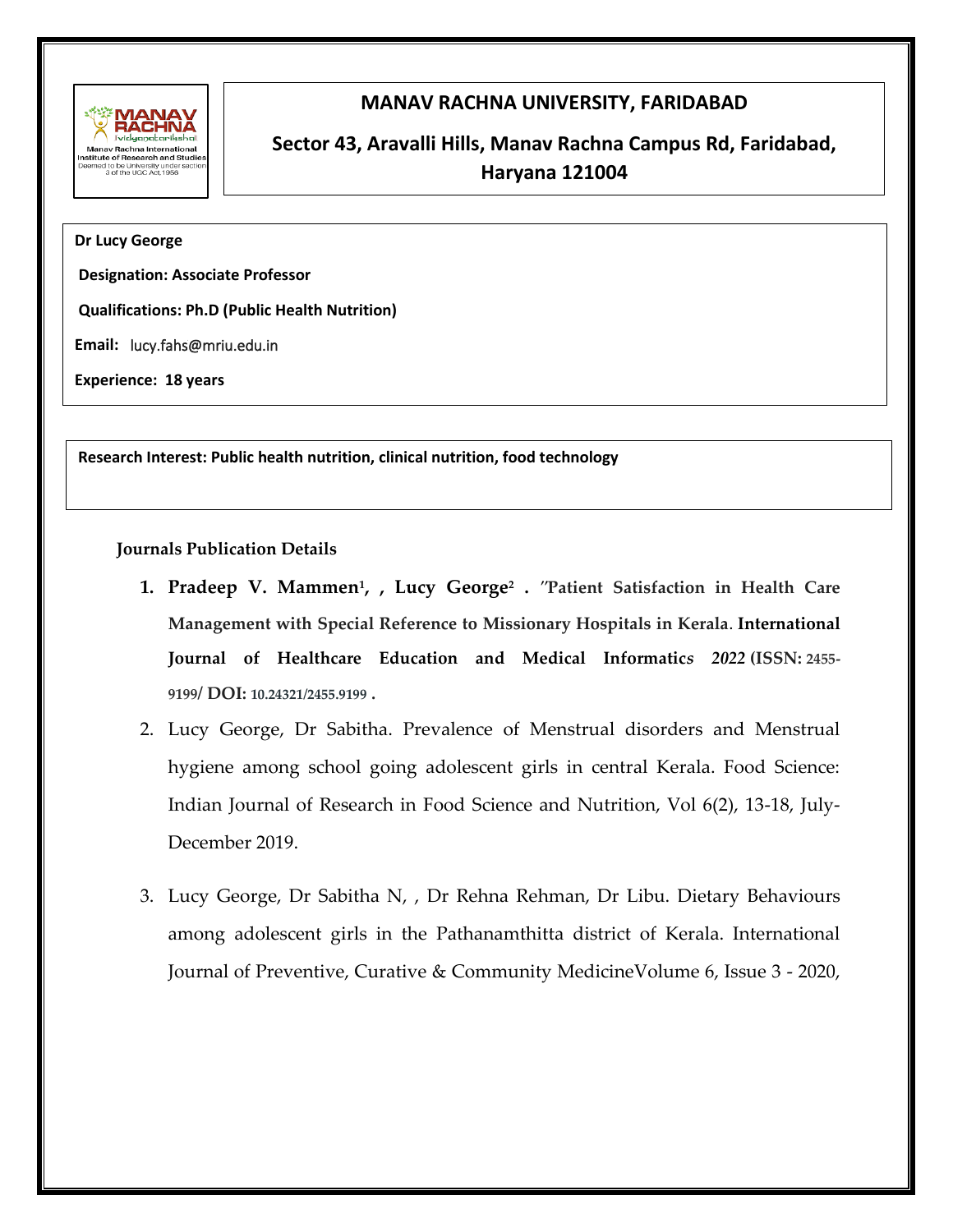Pg. No. 3-9 .PeerReviewed&OpenAccess Journal.DOI: https://doi.org/10.24321/2454.325X.202011 (ISSN: 2454-325X).

- 4. Lucy George, Dr Sabitha N, Dr RehnaRehman. Review on Public Health Services among School-Going Adolescents in Kerala.Indian Journal of Youth and Adolescent Health Volume 7, Issue 2 - 2020, Pg. No. 23-27Peer Reviewed & Open Access Journal.DOI: https://doi.org/10.24321/2349.2880.202010 (ISSN: 2349-2880 ).
- 5. Garima Sachideva, Lucy George. Study on food safety knowledge and practices among adult of urban and rural population. Indian journal of youth and adolescence issn 2349-2880 Accepted.
- 6. Harshitha Chung, Lucy George. "Comparative Study on the Association of Body Image with Self-Esteem among Young Adults.Indian Journal of Youth and Adolescent Health(ISSN: 2349-2880). Accepted.
- 7. Lucy George, Bharathiyar University, India Mar Athanasios College for Advance Studies, IndiaAnemia in South Indian adolescent girls: Cross sectional study on prevalence and risk factors3<sup>rd</sup>Indo-Global Summit & Expo on HealthCare October 05-07, 2015 New Delhi, India Health Care : Current Reviews.
- 8. Lucy George, Dr. Sridevi (2015). Risk Factors Influencing Prevalence of Anemia among Adolescent school girls in Pathanamthitta District of Kerala. Published by recent trend in occupational inequality at work place an international perspective. First edition, pp 91.october 2015. ISBN NO -819077300.3.
- 9. Kesavan Rajasekharan Nayar, Lekha D. Bhat, Lucy George. The Feverish State and Syncretic Holism: The Re-assertion of Oral Tradition in Medicine, British Medical Journal Medical Humanities January 18, 2018.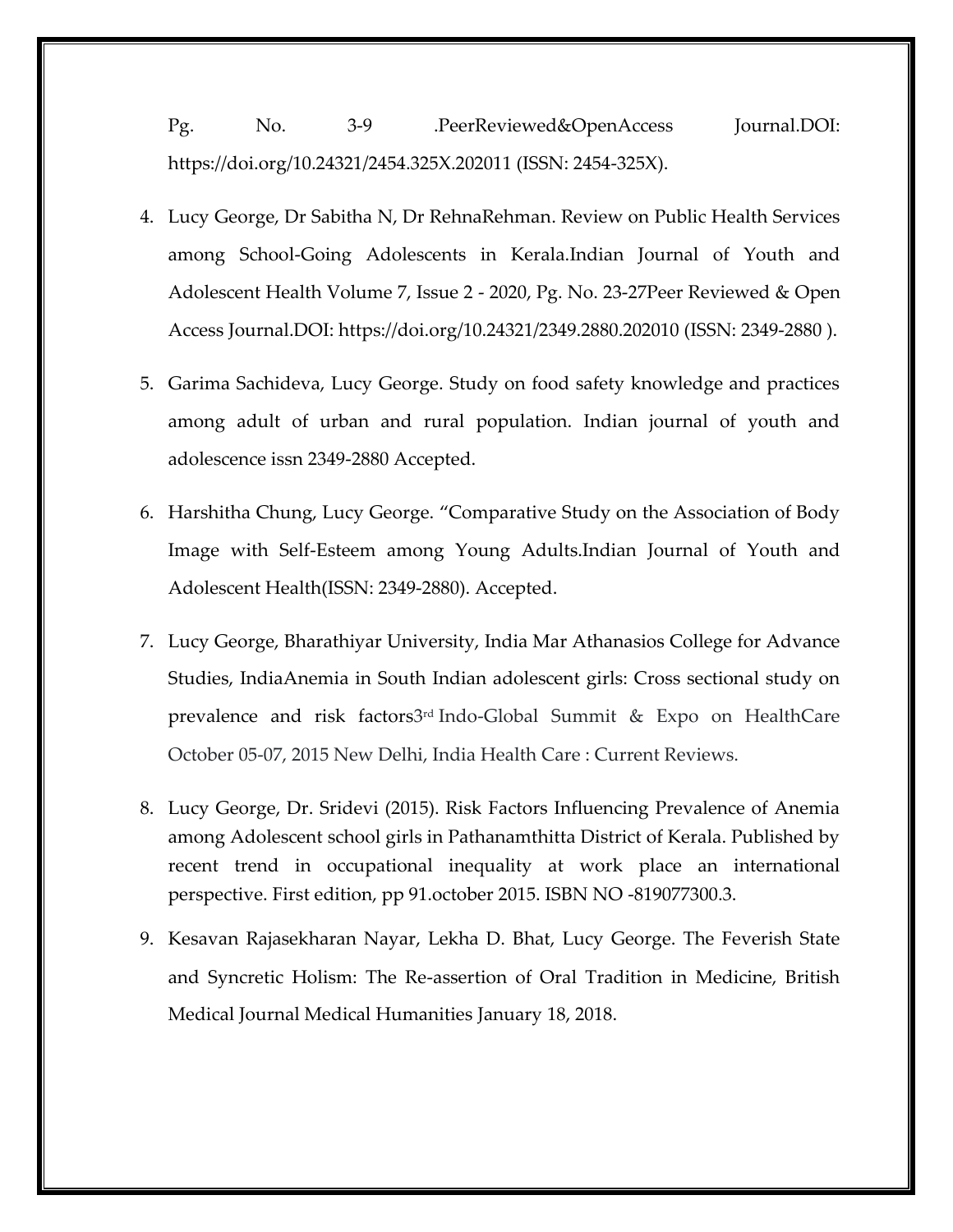- 10. Kesavan Rajasekharan Nayar, Lucy George, Lekha D. Bhat, AnantKumar Eat. Drink and Be not merry and die too: Public health implication of alcohol consumption. BMJ Medical Humanities, 17 May 2018.
- 11. Kesavan Rajasekharan Nayar, Chitra Grace, JinbertLordson, Lekha D Bhat,Lucy George Minu Abraham, Withering Wastes and the wuthering state of Kerala, India. BMJ, Medical Humanities april 24th 2018.
- 12. Kesavan Rajasekharan Nayar, Muhammed Shaffi, Prasad M Gopal, Chitra Grace, Lucy George, Minu Abraham, Jinbert Lordson. The without syndrome. A qualitative exploration of Diabetes in Kerala. BMC Vol.3, 1, Jan-June, 2018.
- 13. Kesavan Rajasekharan N, Seval A2, Lekha D Bhat, Lucy George and AnantK. Working in Twilight Zones: Some reflections on the conceptual and methodological issues of inter-disciplinary approach in public health. BMJ Public Health Open Acceass. Vol.2, Issue 2.

## **Conference details.**

#### **Seminar attended with certificate 2022**

- 1. National Webinar on Recent Advances in Prevention and Control of Hepatitis B & C jointly organized by Institute of Liver and Biliary Sciences, New Delhi and Department of Nutrition & Dietetics,FacultyofAlliedHealthSciences Manav Rachna International Institute of Research & Studies on 11th February 2022.
- **2.** Ayurveda four weeks crash course affiliated to yoga alliance contuning education provider (YACEP) and accredited by international association of therapists(IAOTH) On Feb 4th to 27th 7pm -9pm .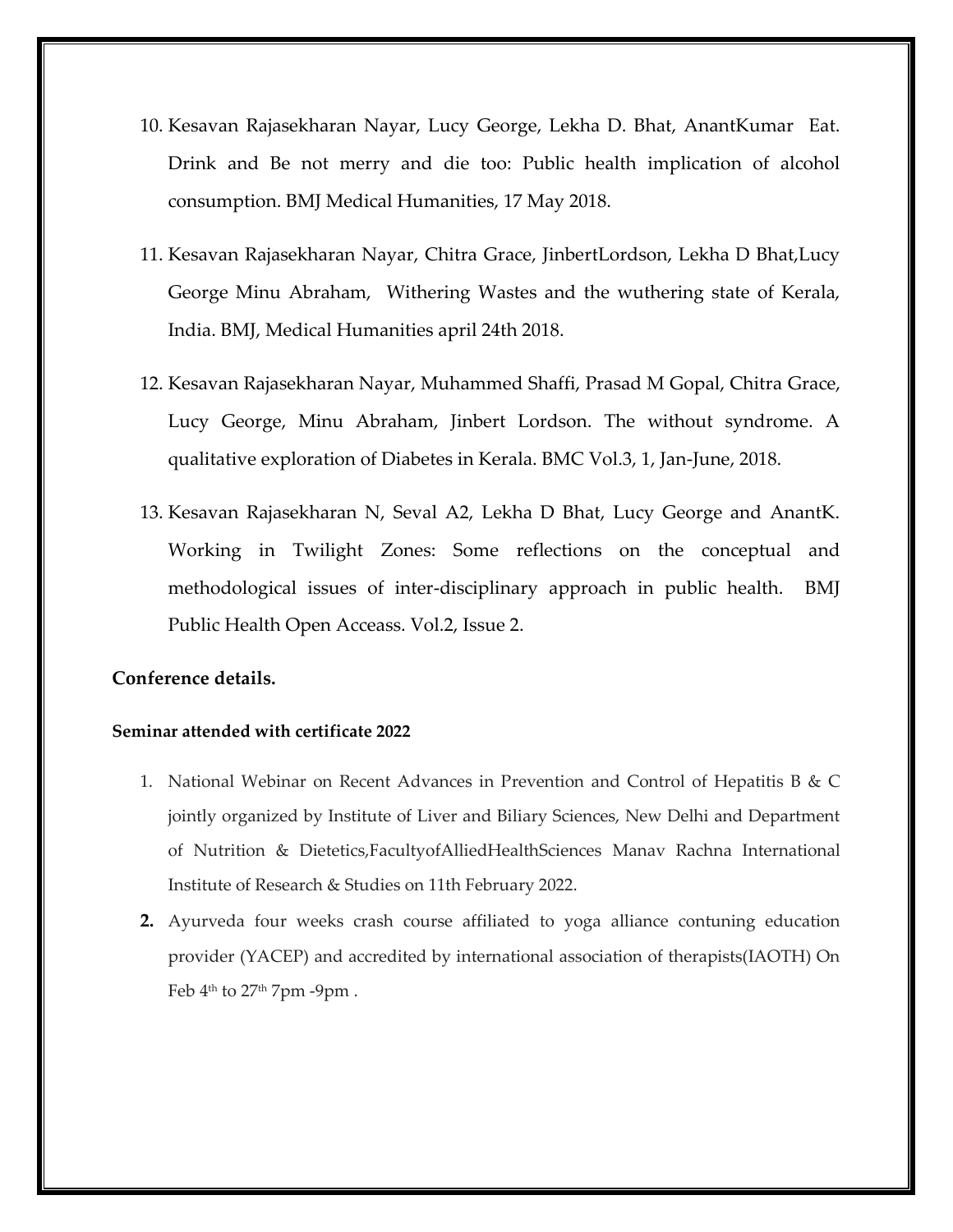## **Seminar attended with certificate 2021**

- 1. Online FDP(6 days) on "Outlook over Research Writing and Publication Process" held from 13th-18th December 2021organised by Manav Rachna international institute for research university, Faridabad .
- 2. Expert panel Student Project scheme 2021, Kerala State Council for Science Technology and Environment. Trivandrum
- 3. Ayurvedic Nutrition Workshop & Certificate Course on Nov 26to 28th 2021 Institute For Sports and Fitness Development ,Delhi
- 4. E-CNE on Management & Prevention of NCD's A new Paradigm 6<sup>th</sup> to 9<sup>th</sup> spetember 2021 organized by Nutrition department Manav Rachana university
- 5. Carrier opportunities in sports and fitness education .A future perspective 3rd sepetember 2021 organized by Manav Rachana university associated with sports fitness and education.faridabad
- **6.** FDP Integrative approach towards current practices in food product development 29<sup>th</sup> april to 4<sup>th</sup> may 2021, organized by Manav Rachana international university Nutrition department ,Faridabad

#### **Covid-19 pandemic 2020 webinar attended with certificate**

1. Two Boons for Happier Life – Health and Wellness. July 02, 2020 organised by Manav Rachna International Institute for Research and Studies.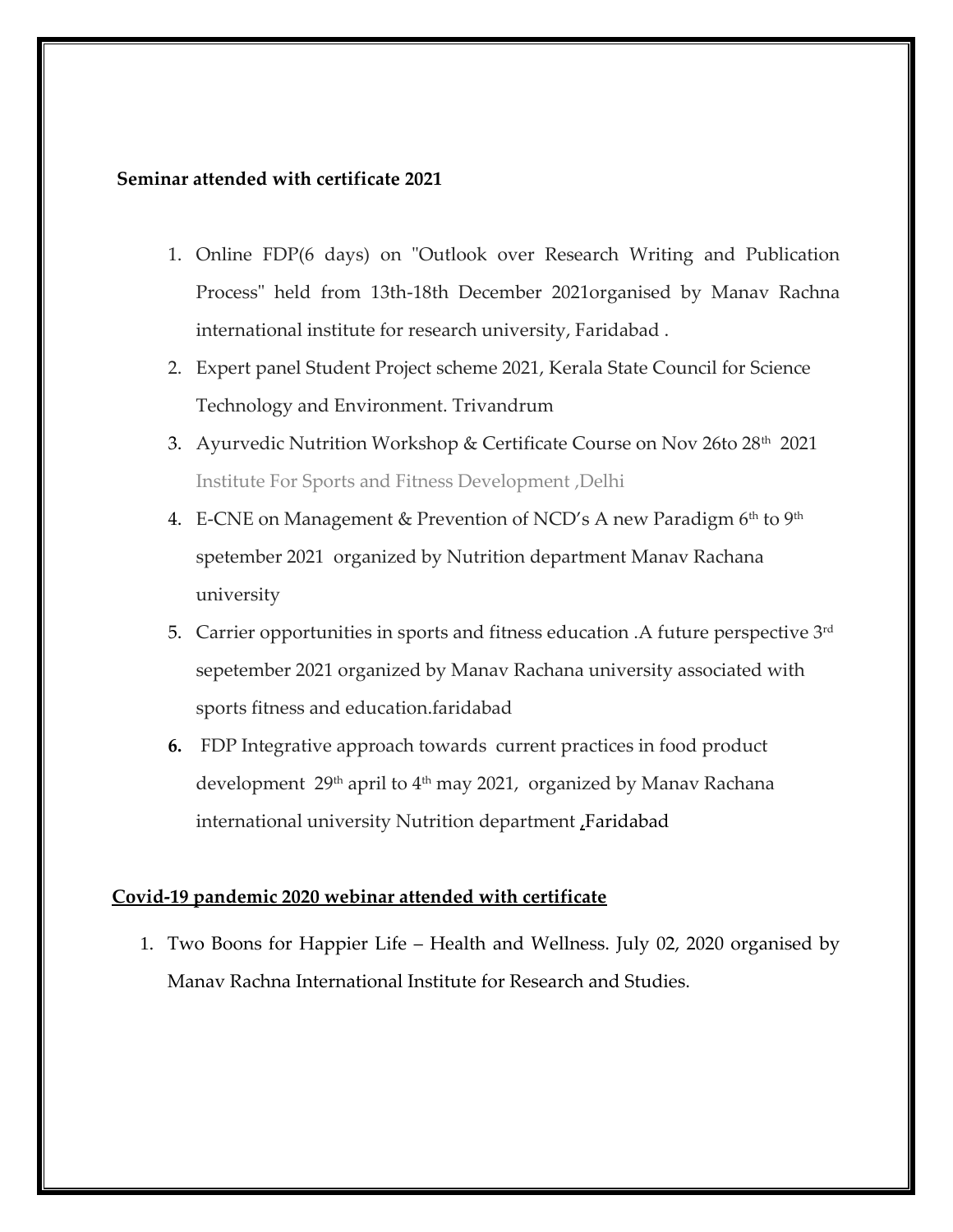- 2. Balancing Self, Family and Professionally. June 27, 2020, organised by Manav Rachna International Institute for Research and Studies.
- 3. Food Safety Culture. July 21, 2020, Organised by FSSAI-ITC, Mumbai.
- 4. Grains for Gut Microbiome Health: A Dietary Perspective. July 28, 2020 organised by Nutrition Society of India-Mumbai Chapter.
- 5. Intellectual property protection: An overview. July 20, 2020 organised by Shaheed Rajguru College for Applied Science for Women.
- 6. Orientation training for post graduate students of public health and nutrition for online module on in fact and young child feeding. August 04, 2020 organised by National Institute of Public Cooperation and Child Development (NIPPCD), New Delhi.
- 7. Support Breast Feeding for a Healthier Planet. August 05, 2020 organised by Manav Rachna International Institute of Research Studies, Faridabad.
- 8. International webinar serious world breast feeding week. august  $1<sup>st</sup>$  to  $7<sup>th</sup>$  7 days organised by Vellair College for Women, Erode, Tamil Nadu.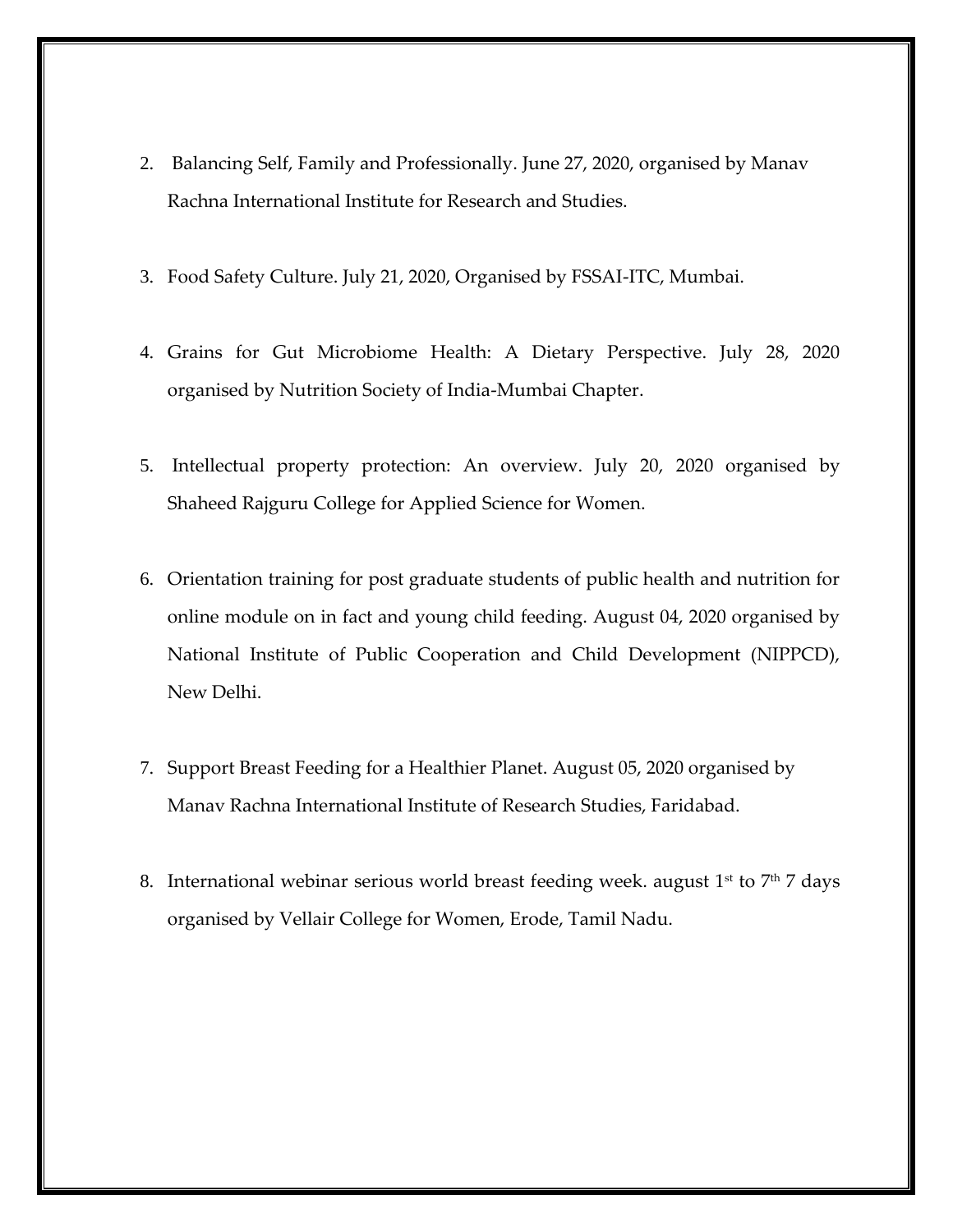- 9. International Webinar Series World Breast Feeding Week. August 1-7, 2020 for 7 days organised by Vellair College for Women Erode, Tamil Nadu Quiz competition 94%.
- 10. National nutrition Month Quiz 80%. Won on September09, 2020 organised by Sriramachnadra Institute for Higher Studies, Chennai.
- 11. C based metabolic flux. August 21, 2020 organised by St Joseph College of Engineering, Chennai.
- 12. Collagen based materials used in biomedical application-Bio Talk Series organised by St Joseph College of Engineering, Chennai.
- 13. Impact of new education policy 2020 on undergraduate and post graduate colleges. August 08, 2020 organised by Goswami Ganesh Dutta SD college, Chandigarh.
- 14. Recent trend and development in food technology a faculty development programme. August 10-14, 2020. Saint Gits College for Engineering in association with AFST Cochin Chapter, Kerala.
- 15. Recent Advances in Diary Processing Engineering. August 24-28, 2020 organised by Tamil Nadu Veterinary and Animal Science University, College of Food and Dairy Technology Chennai.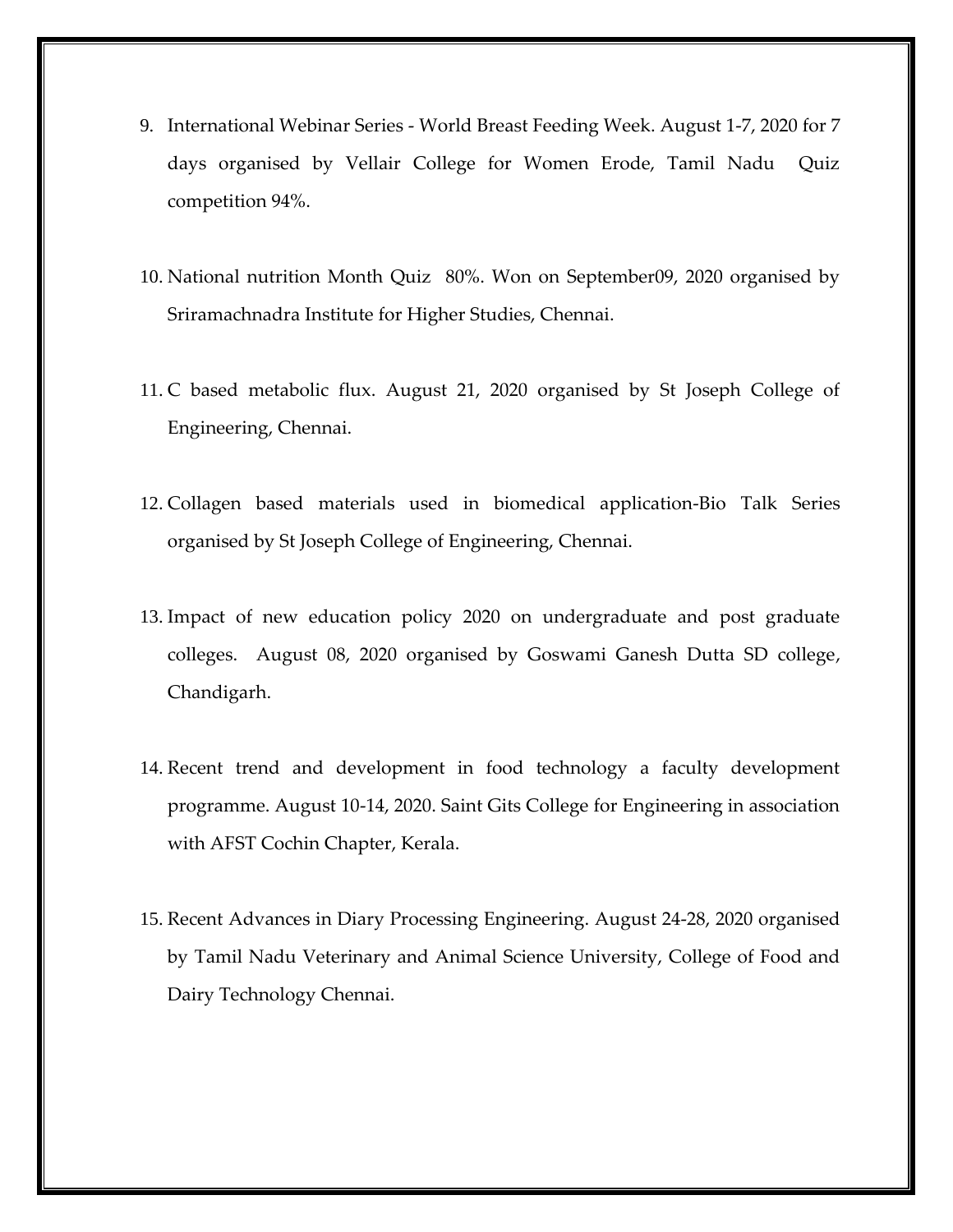- 16. Introduction to FSSAI act and Regulation. August 19, 2020 organised by Rajalekshmi Engineering College, Tamil Nadu.
- 17. Diet and Nutrition for Lifestyle Diseases Management during Covid-19 Pandemic. August 25-27, 2020 organised by university of agricultural science Bangalore.
- 18. Tools and Techniques in Nutritional Assessment. September 01-03, 2020 organised by Manav Rachna international institute for research and studies.
- 19. Translational research in nutrition and dietetics. September 01-02, 2020 organised by Nutrition Society of India- Mumbai Chapter.
- 20. Faculty development Programme on research in virtual world. September 01-07, 2020. jointly organised by Manav Rachna University, English Department, Cape Comorin Trust India, Grand Academic Portal In Association In India And Lavender Literacy Club.
- 21. Malnutrition free India via gender friendly initiative. September 12-13, 2020. organised by Department of Community Medicine, All India Institute of Medical Sciences, Maglagiri, Andhra Pradesh.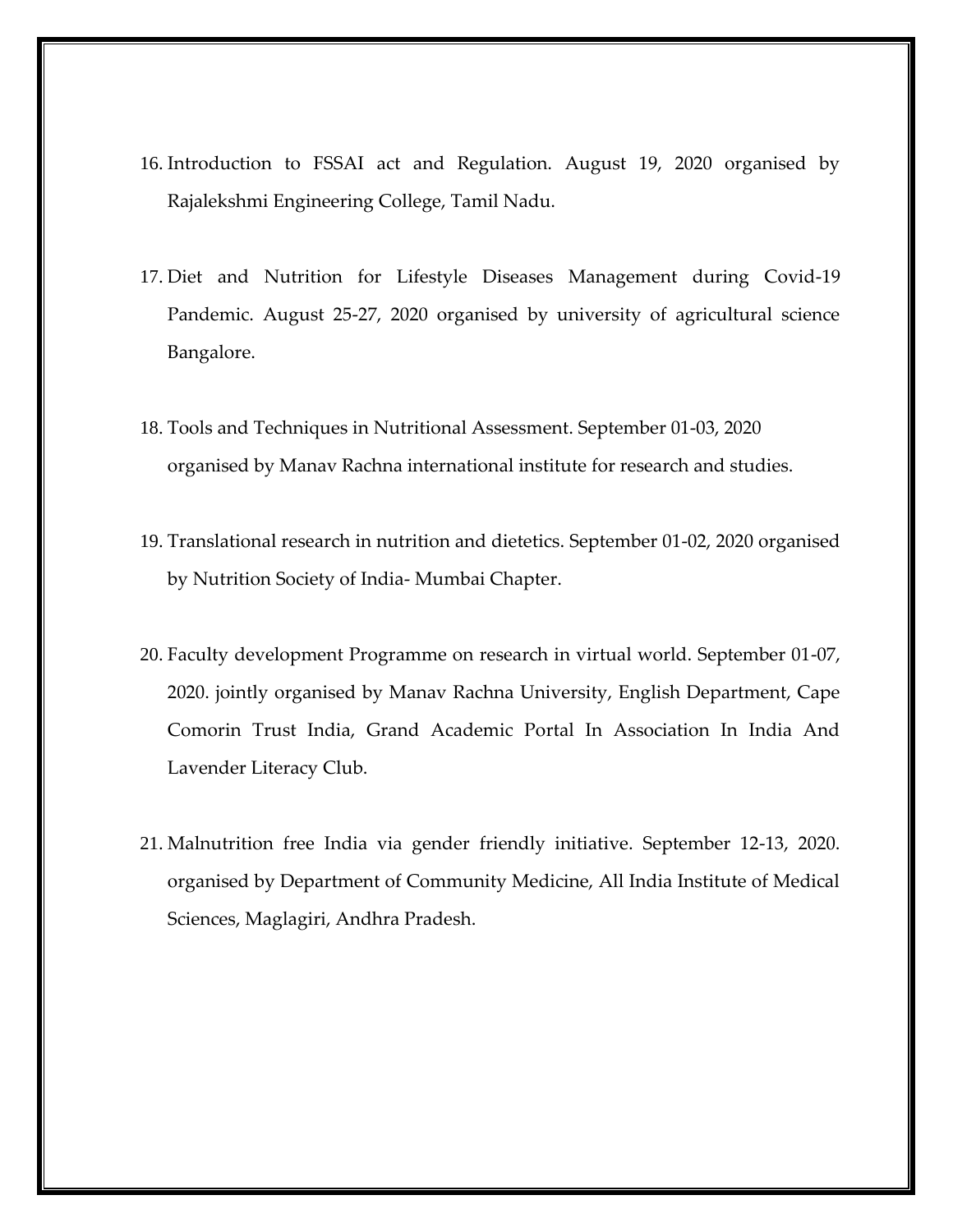22. Clean Yamuna-A Gateway towards Cancer Prevention. September 14, 2020 organised by Shaheed Rajahuru college of applied science for women Delhi university

## **Previous conference, seminars attended during 1997-2017**

- ❖ The International Association for Adolescent Health11th World Congress on Adolescent Health Investing in adolescent Health – "**The future is new "27th To 29th October 2017**in new Delhi organized by ministry of health and family welfare.
- ❖ Global spiritual conclave Santhigiri Research foundation in association with Sanchi University of Buddhist studies, Indian council of cultural studies, Indian council philosophical research, Indian council for historical research august **24th 27th august 2017in pothencode Trivandrum**santhigiri ashram
- ❖ ReAct Asia-Pacific, Christian Medical College Vellore, Centre for Environment Sustainability and Health and Pushpagiri Medical College Thiruvalla organized one day seminar on Antimicrobial resistance (AMR) in the sector of vetenary /aquaculture /and agriculture farm industry -**8 th may 2017. TVM**
- $\div$  UGC sponsored national seminar on health and perspective of -tribal population organized by dept of sociology Loyola college **Trivandrum**-**27 th to 29th march 2017**– **oral presentation**
- ❖ National conference organized by school of environmental studies cochin university of science and technology "Zero Effluent Discharge technologies on **8 th march 2017**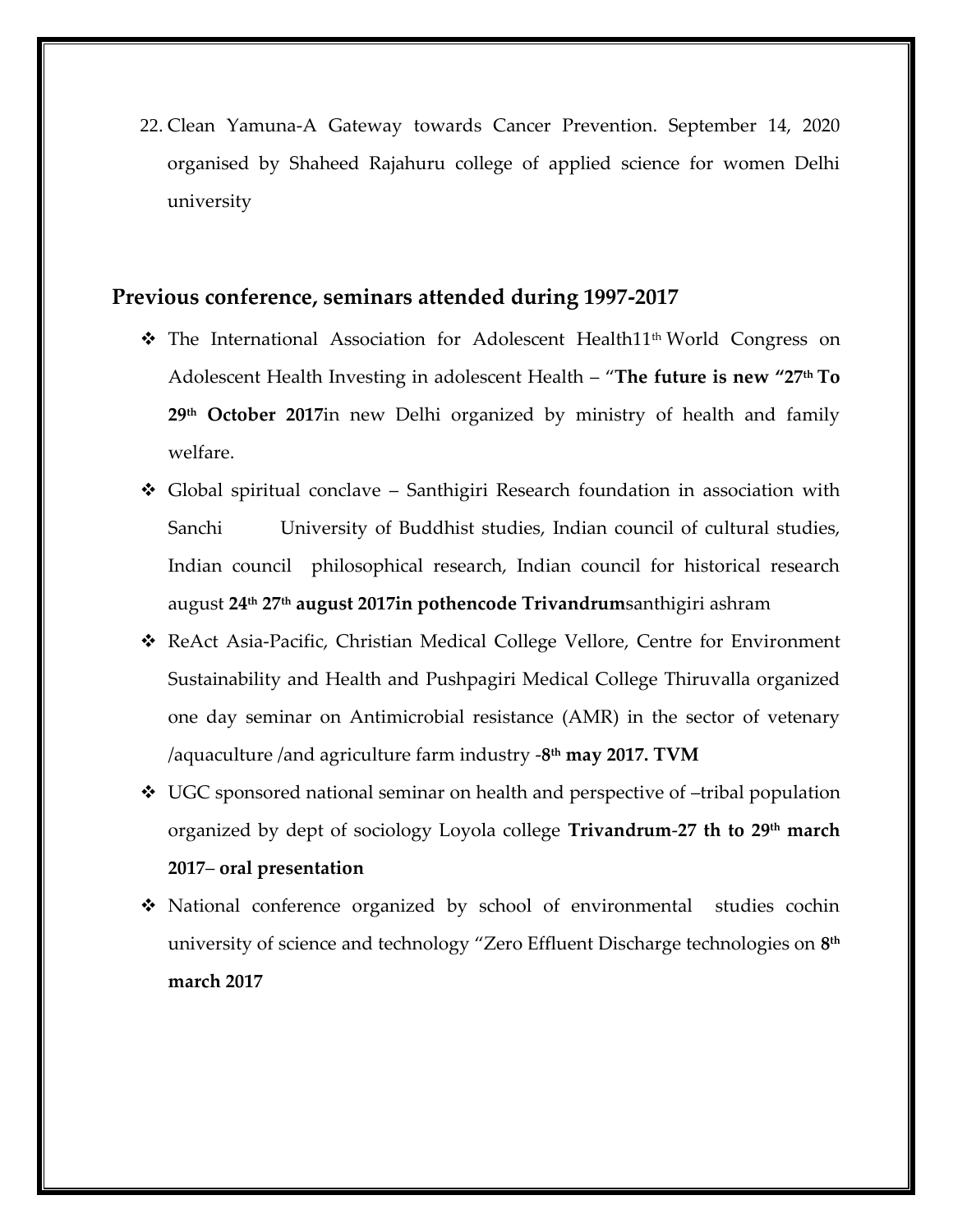- ❖ The Prince Mahidol Award Conference (PMAC) is an annual international conference focusing on policy-related health issues of global significance at **Bangkok Thailand- 29thFebruary to 3rd march -2017**
- ❖ 29th Kerala science congress at marthoma college **28thjan 30thjan 2017**
- ❖ Food entrepreneur's conclave workshop organized by Kerala University of Fisheries and Ocean Studies (KUFOS) 2016.
- ❖ One day seminar on "Pulses –seeds for a sustainable future" organized by CMS college Kottayam2016.
- ❖ The mission towards emerging strategies in food science and nutrition organized by Vellalar college for Women DBT star college scheme fund **– As a guest speaker** : **Presented a paper** on making population healthy through nutrition .- January 30th 2016. Coimbatore additional study materials distributed to the college students -topic –**vision 2020 health sector in India**
- ❖ Ethnic foods it's processing & Health benefits of consumers organized by BCM college kottayam – **actively participated on panel discussion** on 12th February 2016. Kerala
- $\cdot$  12th international conference of the Asian clinical oncology society & 35th annual convention of Indian association for cancer research and mid-term conference of IASO- CANCER IN ASIA BRIDGING THE GAP – 8th 10th April 2016 New Delhi.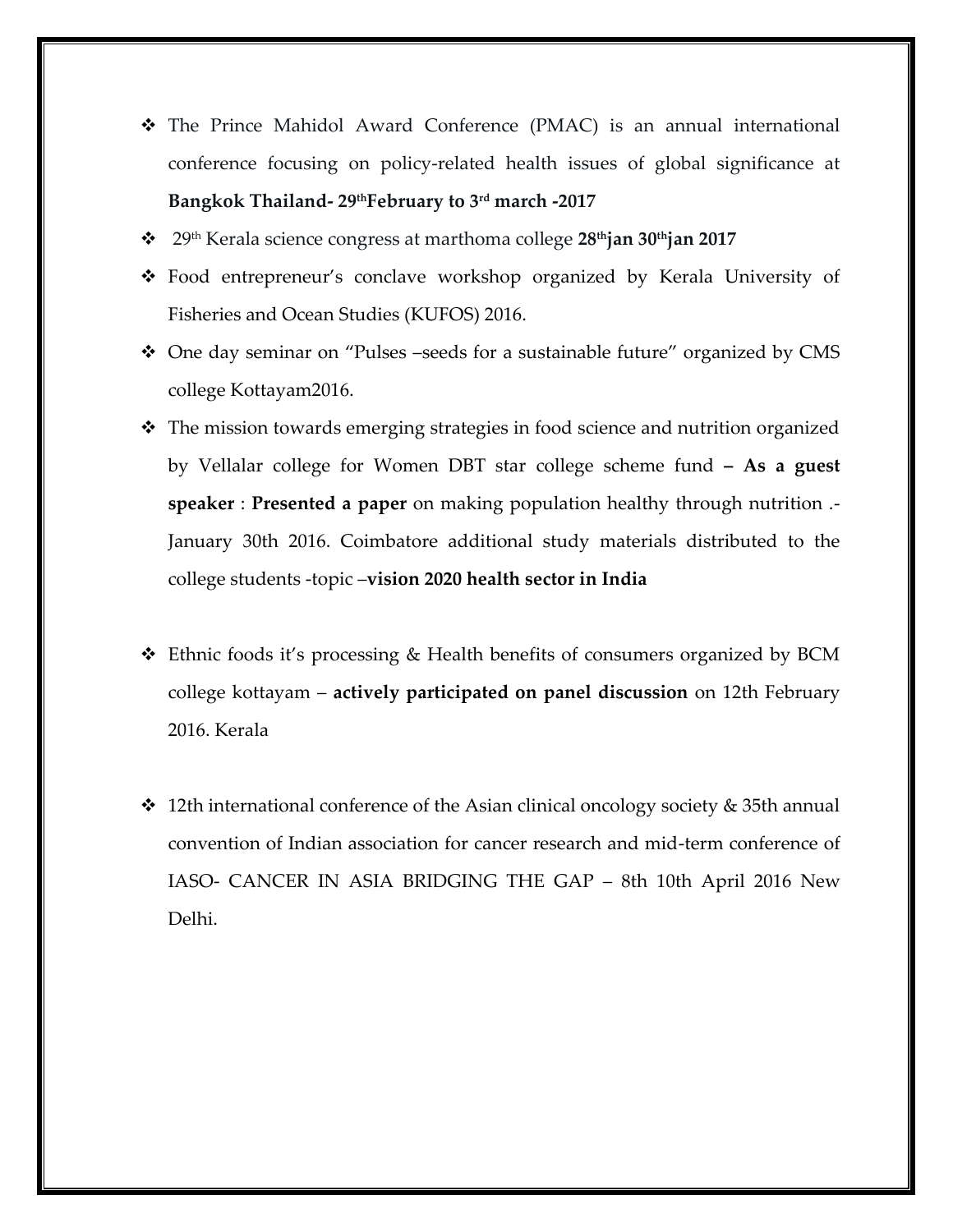- $\div$  Gender Friendly policies timitiatives in higher education institutions organized by one day ICSSR national workshop in Bharathidasan university Tiruchirapalli – As a resource person **presented a paper** and submitted best women friendly environment policy practices in MACAFST college 30th April 2016 Tamil Nadu.
- ❖ Multidimensional factors influencing the health &nutrition of adolescents**-Presented a Paper**. international conference on food, nutrition and health ICFNH–2016 *food and health for everybody, everywhere* June 6-8, 2016 Organized by Indian dietetic association, Maduri.
- ❖ Attended the UGC sponsored two days national seminar on recent statistical techniques for data analysis and the importance of statistical software – organized by Assumption college Changanacherry – **presented paper** on nutrition how importance in adolescence . August 10th 2015 Kerala
- ❖ UGC sponsored one day international conference on recent trends in occupational inequality at work place- organized by the department of women's studies Bharathiyar University Coimbatore – **presented a paper** on risk factor influencing prevalence of anemia .-August 25th 2015 Coimbatore
- ❖ 3rd indo Global Health Submit and expo health care organized by OMICS international USA – **paper presentation** on October 5-7th 2015 NewDelhi.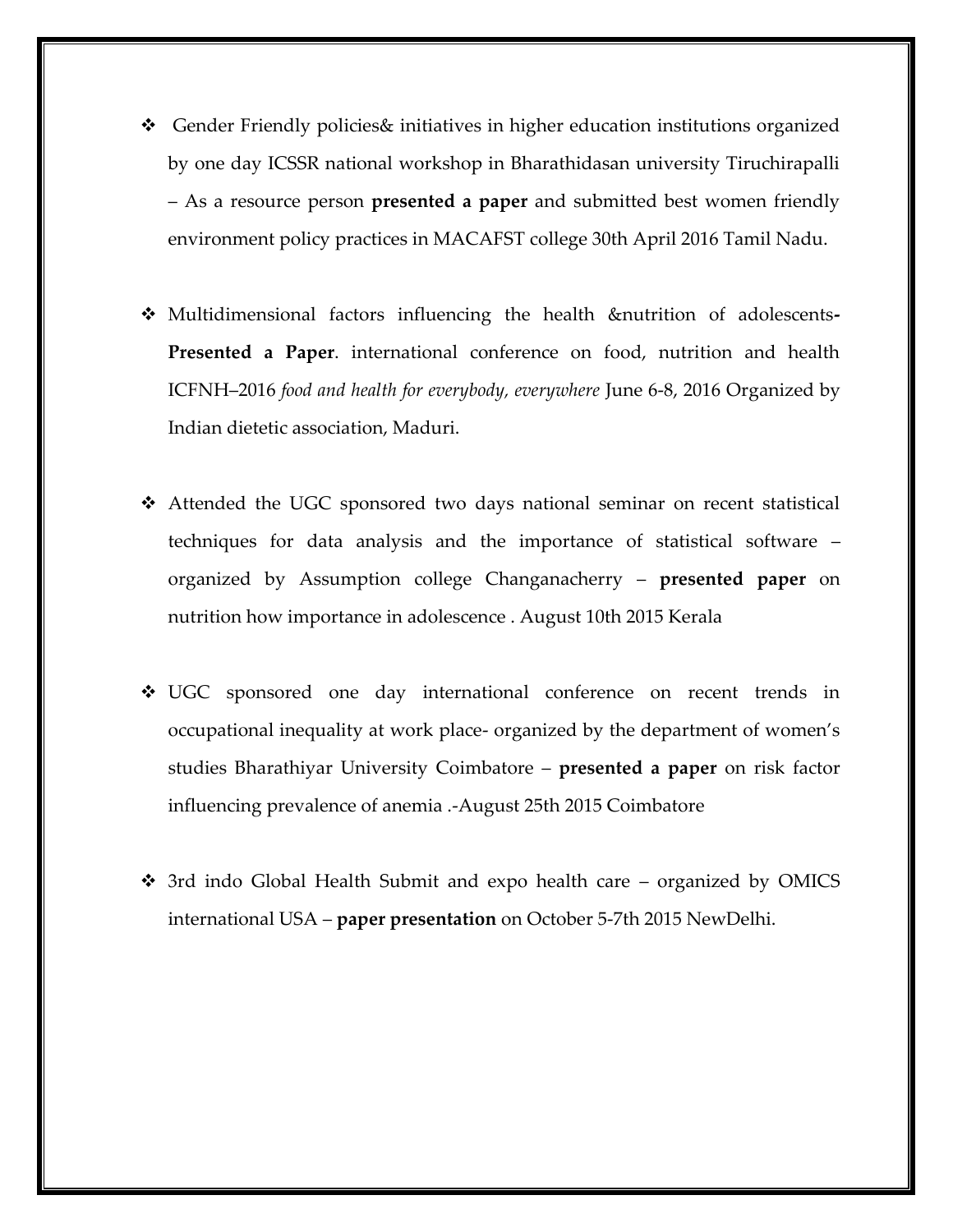- ❖ National conference on Diabetic research and treatment organized at Pushpagiri medical college research centre – **poster presentation** on adolescent anemia: An overview 2015-july Kerala
- ❖ National Science Technology Day Seminar. MACFAST, Kerala, 2014
- ❖ Parenteral and Entreal nutrition conference at St.Teresa's College, Cochin, Kerala, India– 2014 .
- ❖ John Hopkins University, USA Education Entertainment (EE5) at New Delhi in 2011
- ❖ Chronic stable angina organized Oman heart association 22nd may 2008 Muscat.
- ❖ 38 th annual national convention Indian Dietetics Annual conference Indore chapter 3rd to 4th December 2005. Indore
- ❖ Alliance of 4th International congress on cardiovascular Disease & 11th world congress on clinical Nutrition. **Presented poster**. 17th 19th November 2006 Mumbai .
- ❖ National Conference on Pancreatic Disease 6 -7thaugust 2005. New Delhi
- ❖ 11th Indian Society of Parental and Enteral Nutrition Annual Conference organized King George Medical college Lucknow ISPENCON 5th to 7th November 2005.poster Lucknow.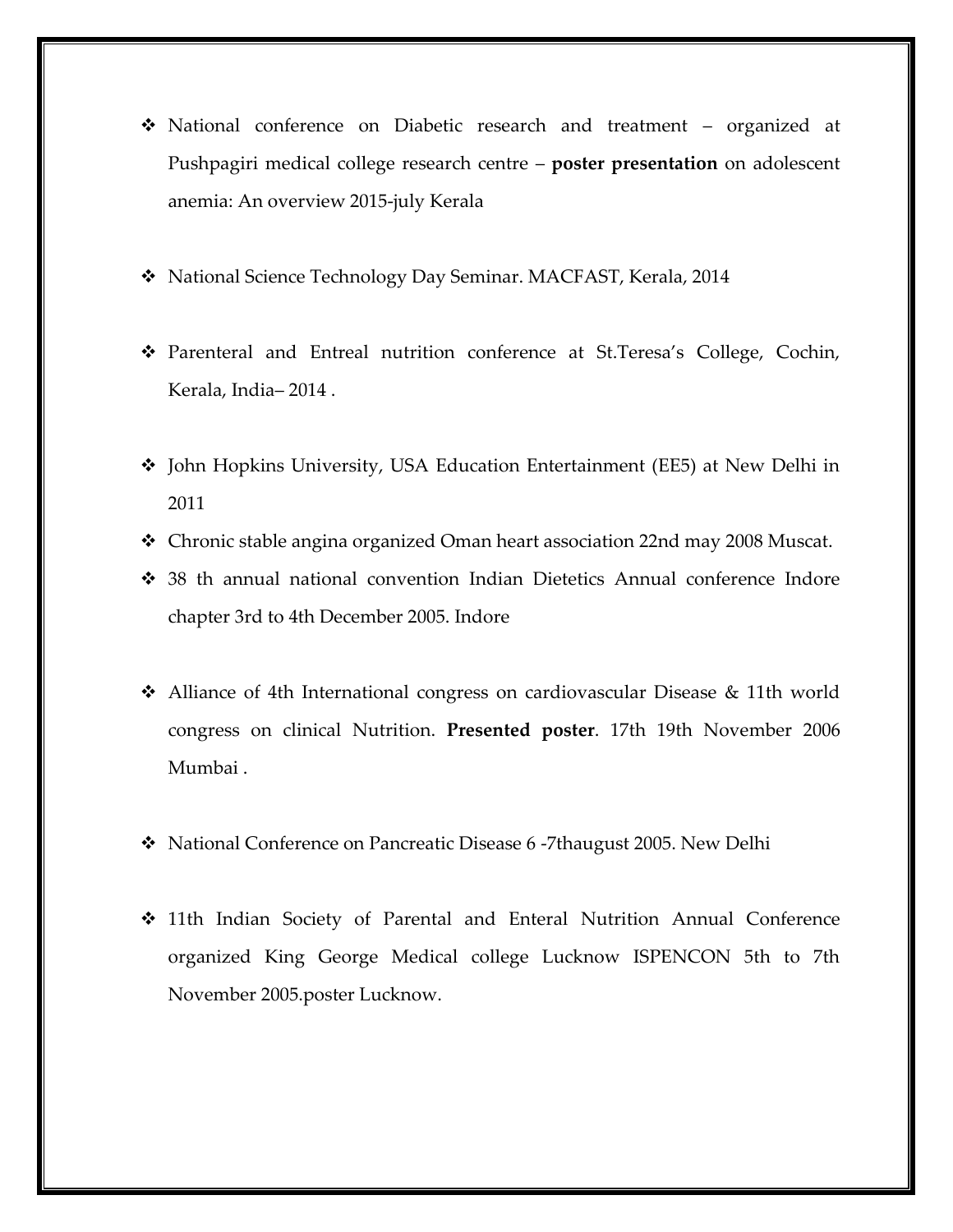- ❖ Nutrition Challenges A Head organized by Institute of Home Economics Delhi University & Micro Nutrient Initiative Asia New Delhi 5th feb2004. New Delhi
- ❖ Annual conference of Indian association of cardio vascular –thoracic surgeons 19th22 nd February 2004 .New Delhi
- ❖ 37th annual conference of Indian dietetics association organized by All India Institute of medical Science 8 th9th October 2004 New Delhi
- ❖ 10th annual conference of the Indian society of Parenteral and Enteral nutrition 5-7th November 2004.chennai
- ❖ Orientation programme on reproductive health rights to the college teachers and students organized by dept of adult & continuing education Bharathiyar University & university of Madras –actively participated as PG student in 31st Jan 1997. Coimbatore .

Research supervised (Ph.D) one as Co Guide - A Study on the perception of Patients and Professionals on Healthcare Management with special reference missionary hospitals in Kerala 2015-2022-( on going )

Administrative responsibilities -Member of 12 B committee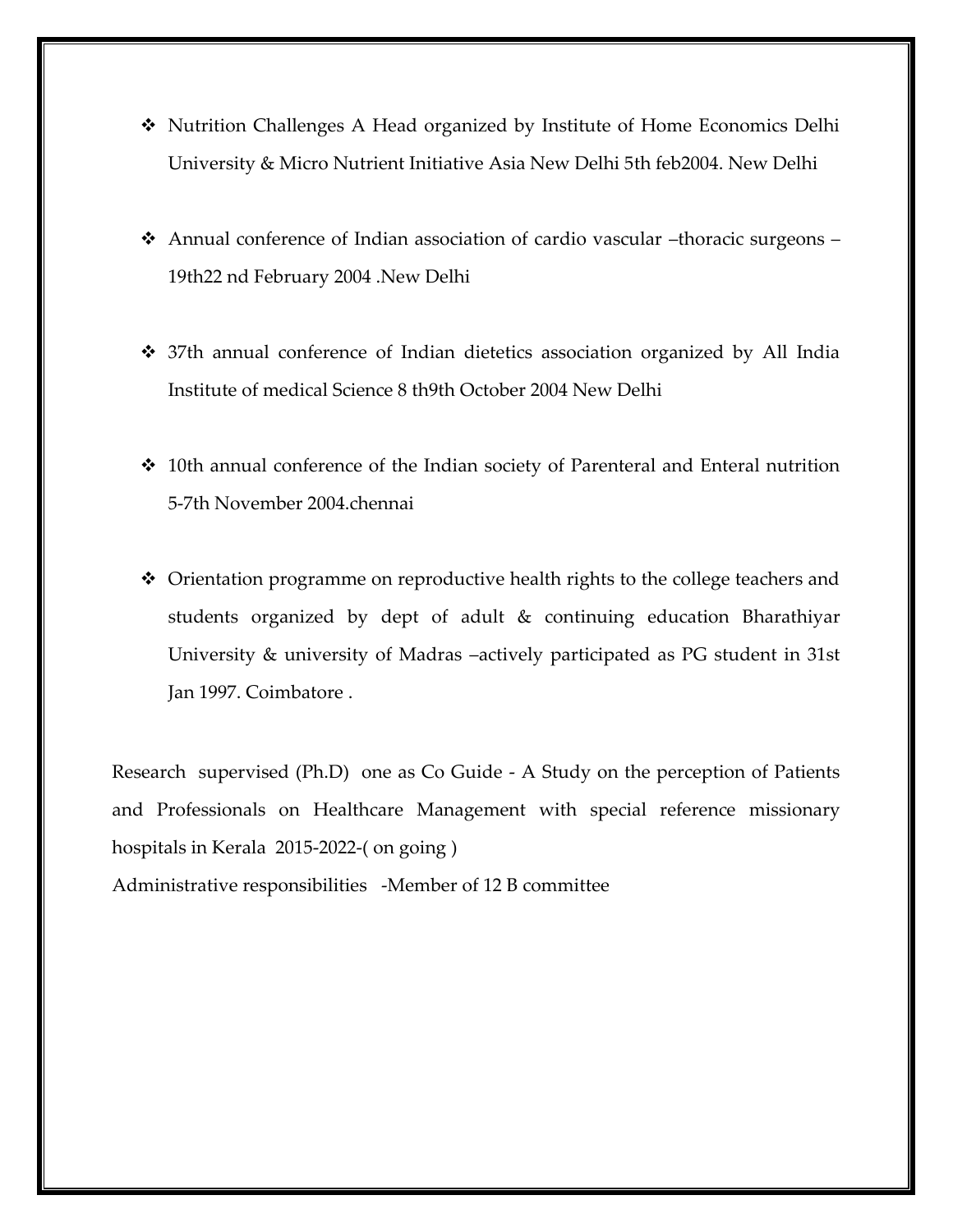Professional affiliation

- ❖ Indian Dietetics Association (IDA)
- ❖ Indian Society of Parental & Entreal Nutrition (ISPEN & PENSA)
- ❖ Oman Heart Association (OHA)
- ❖ Nutrition Society of India (NSI)
- ❖ Christian Medical Association of India (CMAI)
- ❖ Indian Public Health association (IPHA)
- ❖ Regional Association of Women Studies (RAWA)
- ❖ Indian Association of Women Studies (IAWS)
- ❖ Association Of Food Science and Technology (AFST)
- ❖ Indian Association of Adolescence (IAAH)

## **Talk Delivered**

## **Resource person (11) districts)**

❖ Sasthra Bodhini Programme of KSCSTE. It is a programme aimed to identify and promote young talented students specifically from the Model Residential Schools (SC and ST) by providing them facilities for scientific interaction, platform for deliberations, and project studies with the training and guidance of teachers.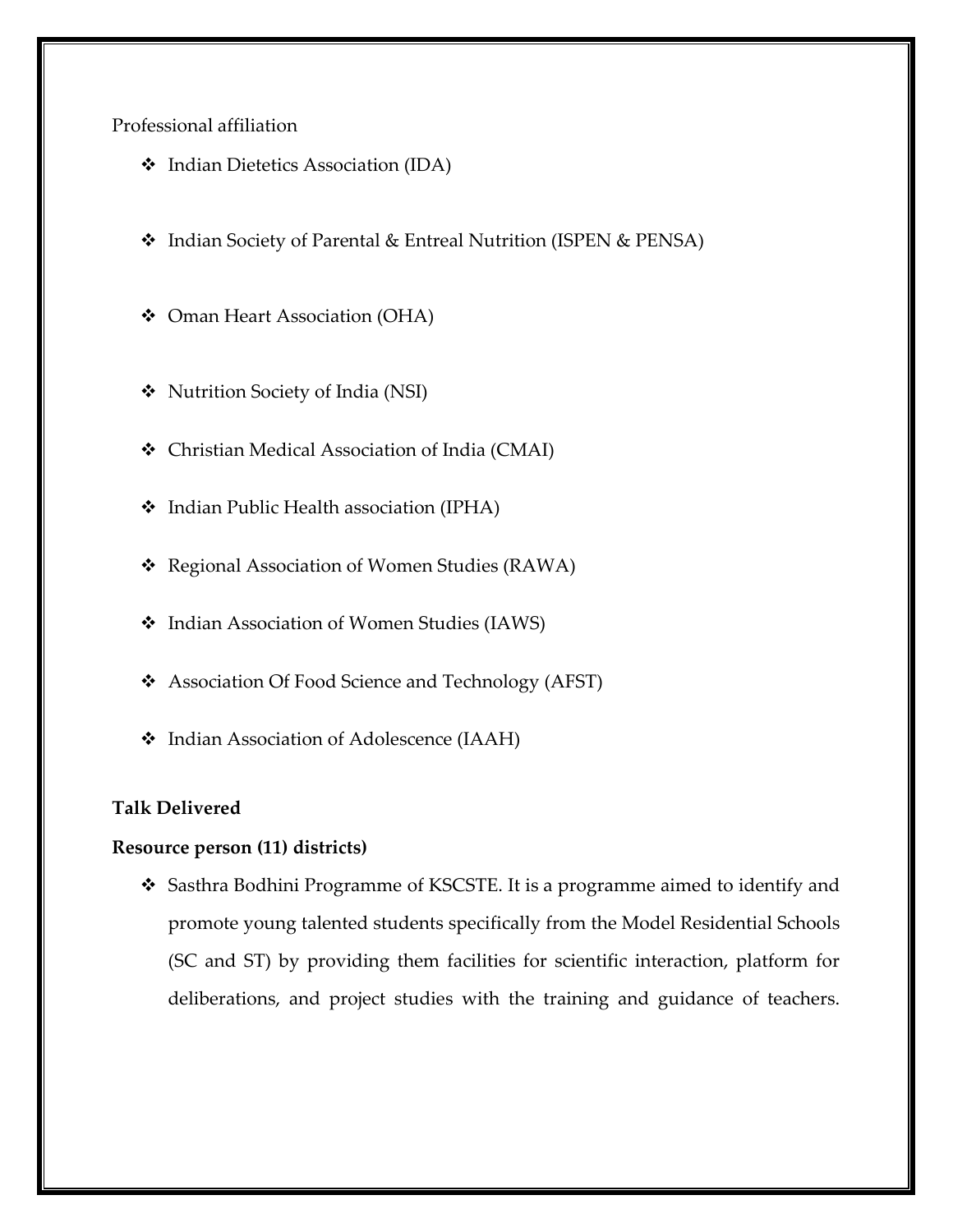programme is implemented in all the 18 Model Residential Tribal Schools ( MRS) of Kerala 2018-2019

❖ UGC sponsored national seminar on health and perspective of –tribal population organized by dept of sociology Loyola college **Trivandrum**-**27 th to 29th march** 

#### **2017**– **oral presentation**

- ❖ The mission towards emerging strategies in food science and nutrition organized by Vellalar college for Women DBT star college scheme fund **– As a guest speaker** : **Presented a paper** on making population healthy through nutrition .- January 30th 2016. Coimbatore additional study materials distributed to the college students -topic –**vision 2020 health sector in India**
- ❖ Gender Friendly policies& initiatives in higher education institutions organized by one day ICSSR national workshop in Bharathidasan university Tiruchirapalli – As a resource person **presented a paper** and submitted best women friendly environment policy practices in MACAFST college 30th April 2016 Tamil Nadu.
- ❖ UGC sponsored one day international conference on recent trends in occupational inequality at work place- organized by the department of women's studies Bharathiyar University Coimbatore – **presented a paper** on risk factor influencing prevalence of anemia .-August 25th 2015 Coimbatore
- ❖ Attended the UGC sponsored two days national seminar on recent statistical techniques for data analysis and the importance of statistical software – organized by Assumption college Changanacherry – **presented paper** on nutrition how importance in adolescence . August 10th 2015 Kerala
- ❖ 3rd indo Global Health Submit and expo health care organized by OMICS international USA – **paper presentation** on October 5-7th 2015 NewDelhi.